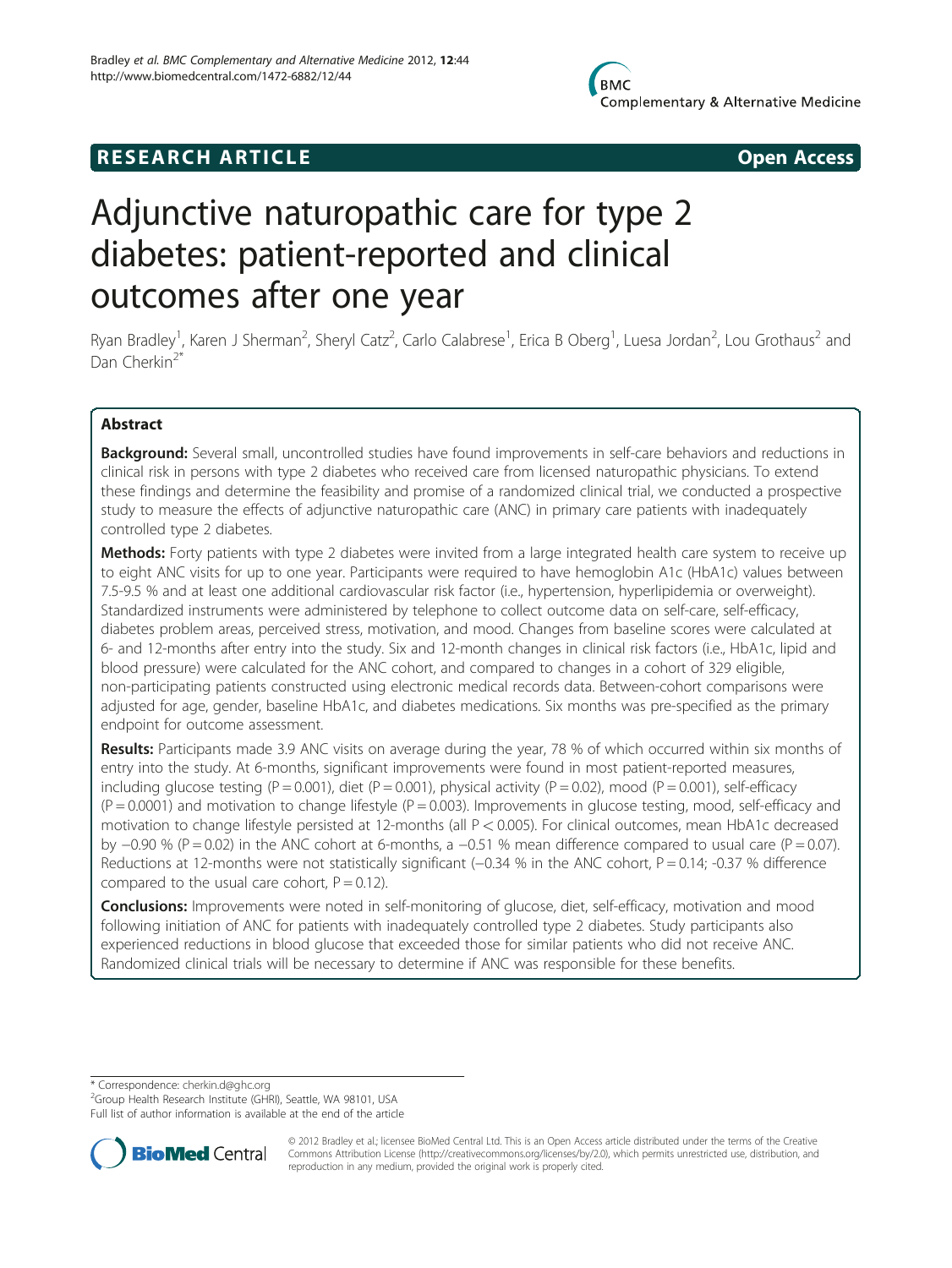The use of complementary and alternative medicine (CAM) by people with type 2 diabetes exceeds that for the general population, with estimates of use as high as 72 % (excluding solitary prayer) [\[1-5](#page-8-0)]. Although the use of CAM in this population is high, little is known about the effectiveness of CAM practices on diabetes-related outcomes. For this reason, the Institute of Medicine has included comparative effectiveness research (CER) of CAM practices as a priority [\[6\]](#page-8-0).

Care provided by naturopathic doctors (ND) is a particularly promising form of CAM practice for diabetes, because the ND training emphasizes assessment and understanding of medical risk, intensive dietary and lifestyle counseling, and the routine laboratory testing and medication prescribing necessary for ongoing management [[7-10](#page-8-0)]. Although randomized, controlled trials are lacking, the findings from several small studies suggest elements of ND care may lead to improved cardiometabolic health in persons with type 2 diabetes. A small, uncontrolled 3-month clinical trial of ND approaches to nutrition counseling for type 2 diabetes demonstrated statistically significant reductions in hemoglobin A1c (HbA1c), and several concurrent improvements in self-care, including improved dietary adherence and improved eating behaviors [\[10\]](#page-8-0). Retrospective observational studies also suggest ND care reduces risk for type 2 diabetes and hypertension, including improved glucose control and reduced blood pressure, respectively [[7,8](#page-8-0)]. Because recent ancillary analyses from the National Health Interview Survey (NHIS) data suggest 13 % of visits to NDs were for type 2 diabetes [[11](#page-8-0)], further research is warranted to evaluate the safety and effectiveness of ND practices in diabetes.

Prior to performing a randomized clinical trial of ND approaches to care in type 2 diabetes, several research gaps had to be filled, including the collection of data on the acceptability and safety of ND practices, prospective evidence of improved outcomes, and whether the effects seemed generalizable. To fill these gaps, we conducted a one-year prospective study of ND care provided as an adjunct to usual care, i.e., adjunctive naturopathic care (ANC), delivered to primary care patients with inadequately controlled type 2 diabetes recruited from a managed care setting. We were particularly interested if the emphasis on behavioral counseling reported in past research of ND care would be evident in our study, if the receipt of behavior change recommendations would translate into improvements in patients' behavior and/or motivation to change behavior during the observation period, and if any commensurate changes in clinical risk would be evident. In this manuscript, we report the results, including a summary of the treatment recommendations delivered by NDs, the changes in patientreported outcome measures and standard clinical measures;

and participants' use of routine medical services during the observation year.

### Methods

#### Overview of study design

We conducted a one year observational cohort study of persons with type 2 diabetes who were invited to receive up to 8 visits of adjunctive naturopathic care (ANC). Unlike an explanatory clinical trial with a defined protocol, in this pragmatic observational study we left the number and timing of visits, as well as the specific content of visits to the discretion of the ANC providers. Our outcome measures included both changes in patient-reported outcomes (PROs) and clinical laboratory risk measures, e.g., HbA1c, blood pressure, and lipids, evaluated at six month intervals during and following exposure to ND care as a whole discipline. All elements of the study were reviewed and approved by the Group Health Institutional Review Board.

#### Study population

All participants were patients at Group Health (GH), a large non-profit, integrated health care system based in Seattle, WA who were not seeking ND care nor had prior experience with ND care. Our goal was to enroll 40 participants aged 21–65 years with type 2 diabetes who had the potential for meaningful improvement in clinical risk factors. We therefore recruited individuals who had a HbA1c between 7.5-9.5 % over the past year and who had at least one additional cardiovascular risk factor, i.e., those with elevated lipids (i.e.,  $LDL > 100$  mg/dl, HDL <35 mg/dl for men or <45 mg/dl for women, and/or triglycerides >150 mg/dl), high blood pressure (≥140/ 90 mmHg) and/or those who were overweight  $(BMI > 25)$ . Because GH's electronic health record (EHR) includes data on age, gender, clinical diagnoses, laboratory results, and dispensed medications (i.e., drug names, date of prescriptions, and refills) we were able to exclude patients who did not have lab values within our target ranges and others who were inappropriate for participation, including those who had a myocardial infarction or stroke within the past six months, a recent history of bariatric surgery, a diagnosis of severe psychiatric illness, (i.e., schizophrenia or personality disorder) and/or a diagnosis of cancer (except non-melanoma skin cancer). We also excluded patients taking insulin to reduce the variability in our small sample.

#### Participant recruitment procedures for the ANC cohort

Patients meeting our inclusion criteria were mailed a letter explaining the study and a postcard to return if they had interest in participating. A research specialist contacted candidates who returned the postcard and those who remained interested and consented to participate were given instructions to complete a laboratory test to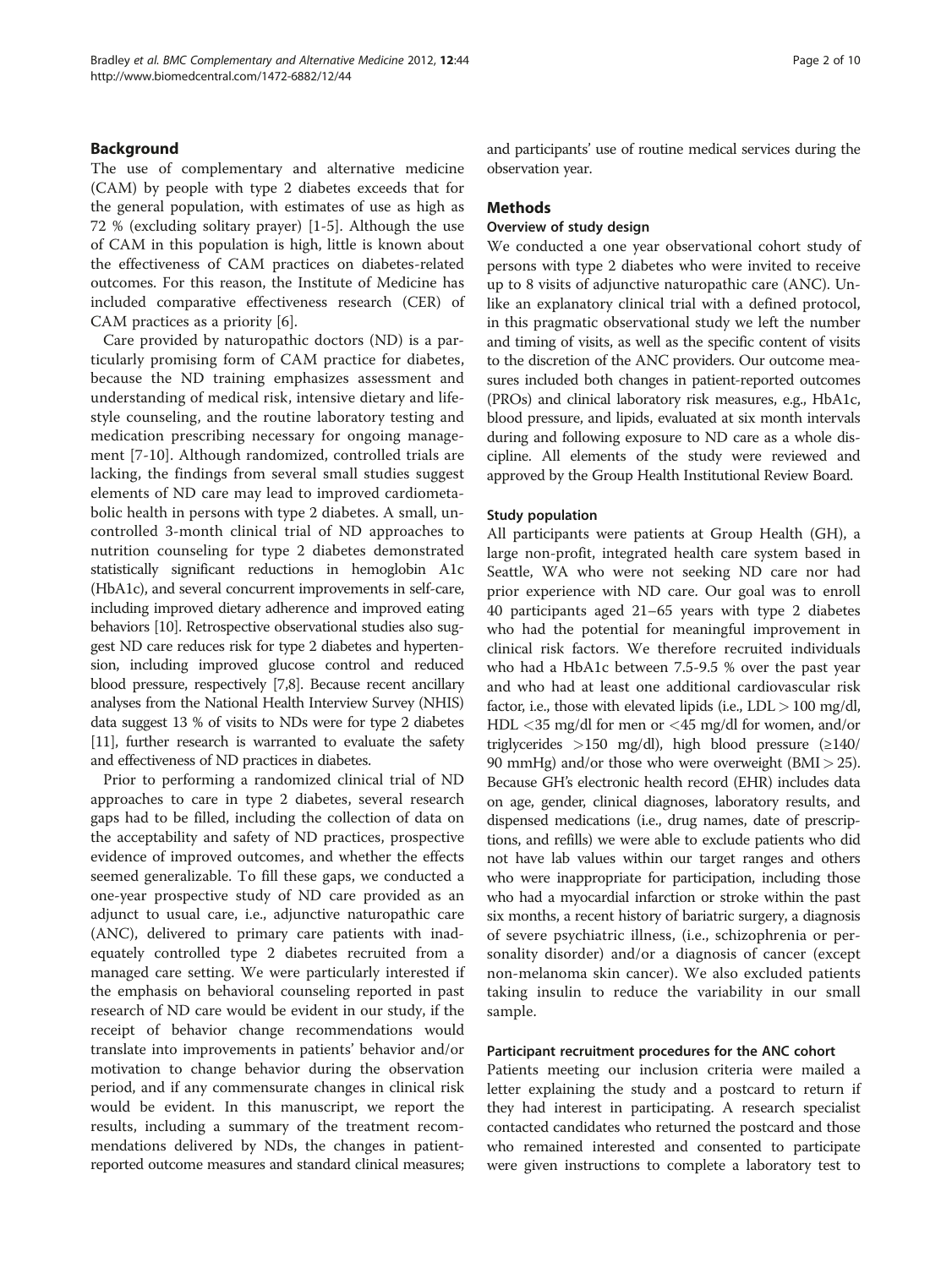confirm their HbA1c value was between 7.5-9.5 %. Candidates confirmed to be eligible based on HbA1c testing were enrolled and administered a baseline telephone interview.

#### Creation of the usual care cohort

Electronic health record (EHR) data collected from a cohort of patients who continued to obtain their usual GH care was used for comparing clinical outcome measures. Patients in this group had baseline EHR data comparable to those in the ANC group, and thus were potentially eligible to receive the ANC intervention, but they were not invited to participate. The only other known difference between the cohorts is that many of patients in the usual care cohort resided further from Seattle that those recruited to the ANC cohort.

# Recruitment of naturopathic doctors (ND), delivery of ANC, collection of data to describe treatment

We selected four naturopathic doctors (ND) licensed in WA State who had been practicing in the community for at least five years and did not have specialty practices. The NDs were instructed to deliver their typical care to participants. Study participants were given a choice of ND practice location to receive their care and provided with the necessary information to schedule their first appointment. Completing the first visit was left to each participant's motivation and the number and timing of follow-up visits was decided between the ND and the participant. Following all of the ANC visits, a research specialist abstracted data from the chart notes using a standardized data collection form.

## Collection of patient-reported outcomes (PROs) data

PROs data were collected over telephone interviews upon enrollment and again after 6- and 12-months. Data on demographics and medical history, including year of diabetes diagnosis and history of heart failure, heart attack, stroke, and/or micro-vascular complications including neuropathy, retinopathy, cataracts, and/or nephropathy were collected at baseline. We used the Summary of Diabetes Self-Care Activities (SDSCA) instrument to measure diabetes self-care, which captures the number of days in the past week patients engaged in a variety of important self-care activities (e.g., checking glucose, regular physical activity, eating fruits and vegetables, and taking medications as recommended) [\[12](#page-8-0)]. Mood and depression were assessed using the PHQ-8 [[13,14\]](#page-8-0). The 16-question Self-Efficacy Scale (SES) [[15](#page-8-0),[16](#page-8-0)] was used to assess participant self-efficacy. Each question on the SES was scored on a 0–8 Likert scale with  $0 =$  "Not at all confident" and  $8 =$  "Extremely confident". Responses to each question were combined to calculate a single composite score [\[17](#page-8-0)]. We measured motivation for changing self-care with the Readiness Index (RI) [[18](#page-8-0)], a nine-question instrument that uses a Likert scale ranging from 1 ("Strongly disagree") to 6 ("Strongly agree") to assess three primary domains: evaluation of lifestyle, creating strategies for change and goal commitment. Stress from diabetes was measured using the Perceived Stress Scale (PSS), the most widely used measure of selfreported psychological stress [\[19](#page-8-0)]. The PSS is a state measure that asks about stress as experienced over the last month. Finally, we used the Problem Areas in Diabetes (PAID) instrument to measure diabetes-related emotional distress. The PAID score has been found, after adjustment for age, diabetes duration, and general emotional distress, to be a unique contributor to adherence to self-care behaviors [[20\]](#page-8-0). In addition, higher PAID scores have been found to be associated with HbA1c independently of age, diabetes duration, general emotional distress and adherence to self-care behaviors.

We also asked participants to rate their GH diabetes care and their ND care on a 5-point scale,  $(1 = "Very$ satisfied" and  $5 =$  "Very dissatisfied") and their perceived effectiveness of GH and ND care for their diabetes on a 5-point scale  $(1 = "Very effective" and$ 5 = "Harmful"). Finally, participants were asked if their ND care changed the way they thought about their diabetes (Yes/No/Don't know), if they had changed anything about diabetes care *as a result of* their ND care (Yes/No/Don't know), and if they believed there was anything harmful about their ND care (Yes/No/Don't know). We asked for an explanation for any reports of harm.

## Collection of clinical risk factor outcomes data

Laboratory tests were conducted at baseline and after 6- and 12-months for participants in the ANC cohort. Test results for HbA1c, lipids, and blood pressure were abstracted from the EHR for participants in our ANC cohort, and for all patients included in the usual care cohort. We also collected data in both cohorts on potential confounders (i.e., age, gender, baseline HbA1c, and use of sulfonylurea and/or metformin) from the EHR.

# Collection of data on use of prescription medications and utilization of medical services

EHR data were abstracted from the year prior to baseline and during the ANC observation year in order to estimate the number of new prescriptions and refills for insulin, sulfonylureas and metformin, as well as the number of primary care, nutrition and specialist visits made for members of both cohorts during the same time intervals.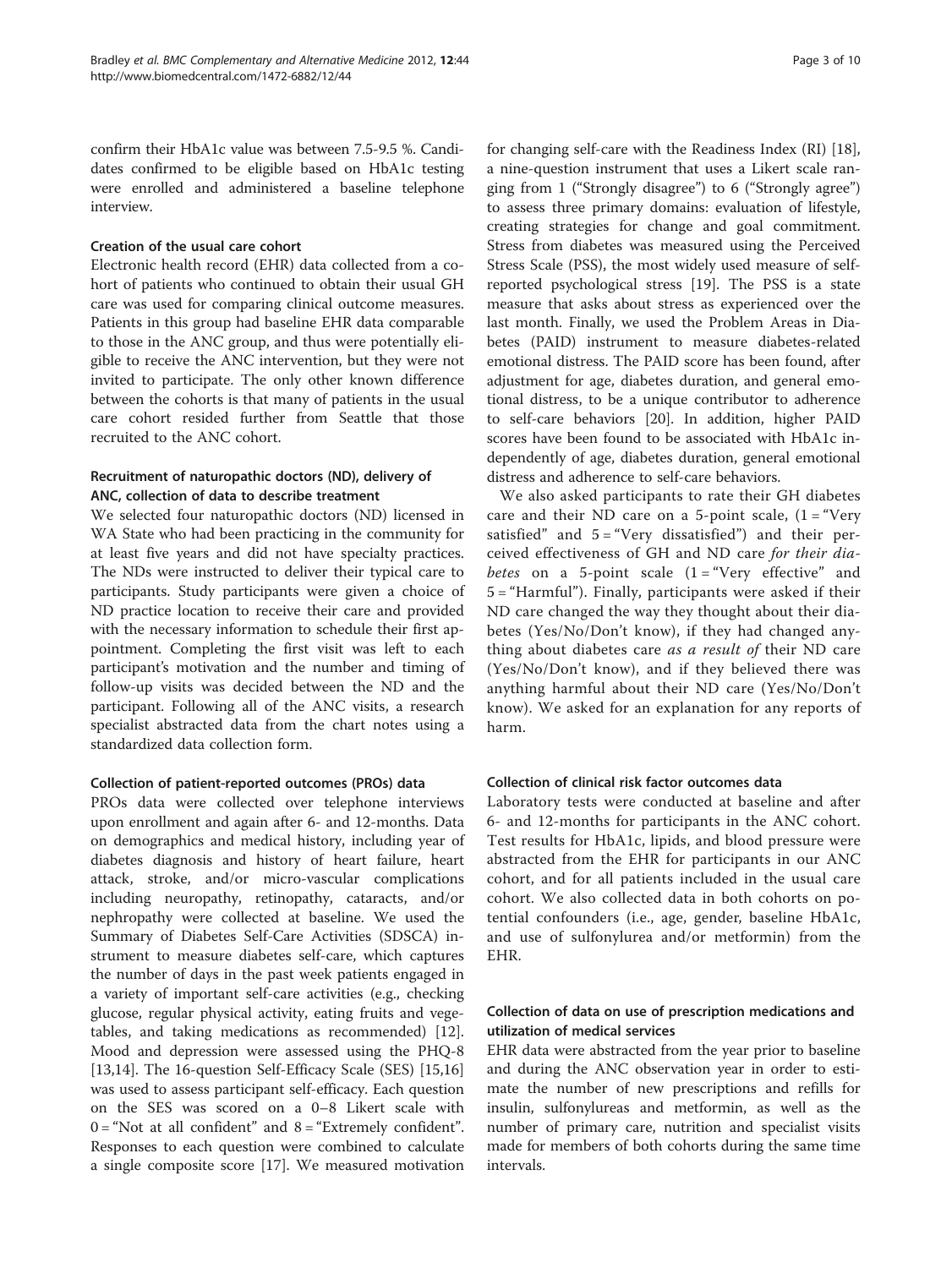#### Statistical analysis

Our data analysis plan was completely developed before any analyses were conducted. All data were recorded in a master database and then analyzed using SAS statistical software version 9.2 (SAS Institute, Cary, NC). We prespecified our primary outcome measures for both PROs and clinical outcomes. For PROs, we pre-specified our primary outcome measure as the mean change in the frequency of self-care activities captured by the Summary of Diabetes Self-Care Activities (SDSCA) for glucose monitoring, diet and physical activity subscales within the ANC cohort between baseline and 6-months. For clinical outcomes, we specified mean change in HbA1c within the ANC cohort as our primary measure of glycemic risk status and mean change in total cholesterol: HDL ratio within the ANC cohort as our primary measure of lipid risk status.

PRO results were analyzed as the change in mean score within the ANC cohort compared by paired, two-sided, t-tests. We used summary scores and/or composite scales for each instrument when possible. For the SDSCA, means were compared from three composite scales: glucose testing, diet and physical activity. Similarly, two composite scales were used for the RI: lifestyle and commitment. We compared means of composite scores for the SES, PAID and PSS instruments. PHQ-8 results were analyzed by calculating and comparing the change in mean score as well as the change in the proportion of patients reaching the diagnostic threshold for depression (i.e.,  $\geq 10$ ) by chi<sup>2</sup> test [[13,14](#page-8-0)].

All EHR observations for HbA1c, lipids and blood pressure were combined with the results from our required laboratory testing in order to estimate the change in each measure during the time interval from 30 days prior to baseline until 14 months after baseline in the ANC cohort. For the usual care cohort, only the observations in the EHR were used to estimate changes in risk factors during the same time period. Maximum likelihood means were calculated for each measure because they account for the intra-individual correlation in repeat measures. Comparisons were made within the ANC cohort by comparing means from baseline to 6- and 12-months. Comparisons between cohorts were performed by generating random intercept linear regression models for each risk factor during the observation period, and comparing the slopes of the resulting linear estimates, adjusting for potential confounders including age, gender, baseline HbA1c, and use of sulfonylurea and/or metformin at baseline. Random intercept models were applied because they allow all of the available observations to impact the resulting linear model when the total number of observations varies between time points of interest, i.e., 6- and 12-months.

For comparisons of new prescription medications, medication refills and utilization of GH services, descriptive statistics were calculated for the year prior to baseline and for the year of ANC observation. Differences were not compared statistically as they were not specified as outcome measures, rather were calculated to provide context for any observed changes in clinical risk that may have occurred.

#### Results

Forty participants  $(n = 40)$  were recruited for the ANC cohort and we identified three hundred twenty-nine patients  $(n = 329)$  as a usual care cohort for comparisons. Cohort characteristics are summarized in Table 1. Compared to our usual care cohort, the ANC cohort was slightly older, had a longer duration of GH care, was less likely to have hypertension, and more likely to take metformin. The number of HbA1c tests was also greater in the ANC cohort, though we believe this difference is an artifact of our requirement to test HbA1c before enrollment.

On average, participants made  $3.9 \pm 2.1$  ANC visits during the 12-month observation period. Utilization of

### Table 1 Baseline Characteristics

| Demographics<br>and Clinical<br><b>Status</b> | <b>ANC Cohort</b><br>$n = 40$<br>% or Mean (SD) | <b>Usual Care</b><br>Cohort<br>$n = 329$<br>% or Mean (SD) | P-value <sup>a</sup> |
|-----------------------------------------------|-------------------------------------------------|------------------------------------------------------------|----------------------|
| Male gender (%)                               | 60 %                                            | 54 %                                                       | 0.50                 |
| Age, years                                    | 57.6 (7.6)                                      | 54.3 (8.2)                                                 | 0.02                 |
| Years of diabetes<br>CARE at GHC              | 7.2(4.2)                                        | 5.8(4.5)                                                   | 0.07                 |
| Glycemic Status                               |                                                 |                                                            |                      |
| Hemoglobin A1c, %                             | 8.0(0.6)                                        | 8.1(0.8)                                                   | 0.56                 |
| #A1c tests in past<br>12 months               | 2.9(1.0)                                        | 2.2(0.9)                                                   | 0.001                |
| Lipid Status                                  |                                                 |                                                            |                      |
| Total cholesterol:<br>HDL ratio               | 3.9(1.4)                                        | 4.3(1.3)                                                   | 0.06                 |
| Total cholesterol<br>(mq/dl)                  | 171.6 (36.0)                                    | 181.0 (41.2)                                               | 0.18                 |
| LDL-C (mg/dl)                                 | 89.7 (29.0)                                     | 98.1 (97.2)                                                | 0.18                 |
| HDL-C (mg/dl)                                 | 47.4 (13.3)                                     | 44.1 (11.2)                                                | 0.09                 |
| Triglycerides (mg/dl)                         | 186.8 (118.2)                                   | 205.2 (141.2)                                              | 0.43                 |
| <b>Blood Pressure</b>                         |                                                 |                                                            |                      |
| % ≥140/90 mmHq                                | 22 %                                            | 33 %                                                       | 0.20                 |
| % ≥130/80 mmHq                                | 40 %                                            | 60 %                                                       | 0.02                 |
| Medication Use (%)                            |                                                 |                                                            |                      |
| Any                                           | 90 %                                            | 78 %                                                       | 0.08                 |
| Metformin                                     | 80 %                                            | 39 %                                                       | 0.002                |
| Sulfonylureas                                 | 65 %                                            | 72 %                                                       | 0.30                 |
| Other                                         | 0%                                              | 1%                                                         | 0.62                 |

 $a$  P-values are for chi<sup>2</sup> comparisons of proportions or comparisons of maximum likelihood means by unpaired, two-sided t-tests.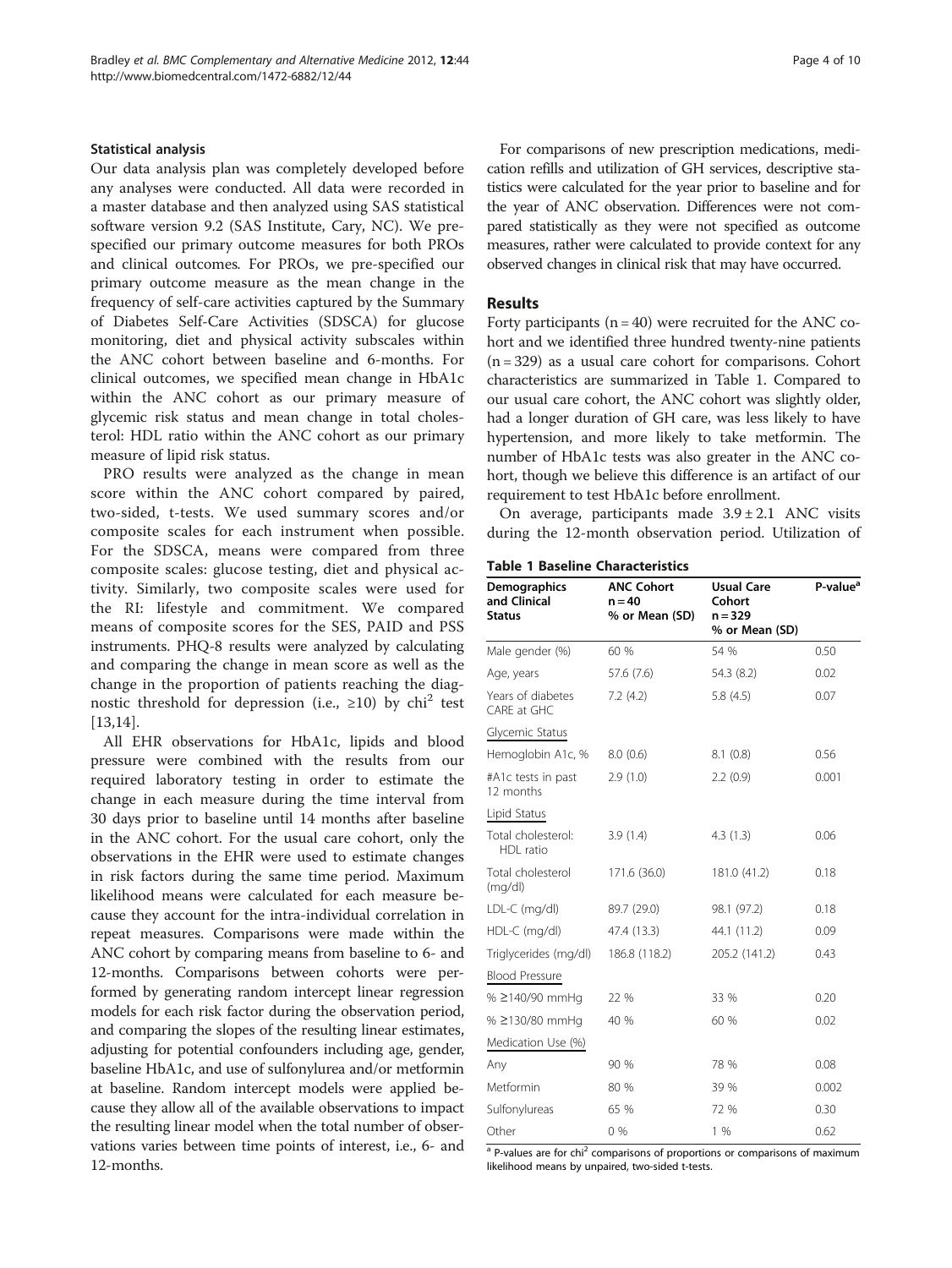ANC declined over the observation period by quarter with 37 (93 %), 24 (60 %), 18 (45 %) and 5 (13 %) participants using ANC during the first, second, third and fourth quarters respectively. Thirty-eight (95 %) and thirty-three (83 %) participants completed the 6- and 12-month follow-up interviews, respectively. Thirty-three (83 %) and nineteen (48 %) participants completed laboratory testing at 6- and 12-months, respectively.

Table 2 summarizes the recommendations made to participants by the ND providers according to their chart notes. Recommendations to change self-management practices were very common (95 % of patients received some advice), and usually included reinforcement of advice to monitor glucose (64 %) and to adhere to prescription medications (74 %). Recommendations for dietary changes, including changes to diet composition (95 %) and behavior related to eating (92 %), were also very common. Most participants were advised to increase physical activity (100 %) and given specific stress management recommendations (59 %). Although there was considerable overlap in the recommendations for general categories of self-care, and some specific recommendations (e.g., increase dietary protein (54 %), increase vegetables (46 %) and add walking (79 %)), many recommendations were given to small proportions of participants, suggesting individualization. Finally, recommendations for dietary supplements were common (74 %), with omega-3 fatty acids from fish being the most common (56 %) followed by chromium (46 %), multi-vitamin (44 %), fiber (36 %), and vitamin D3 (26 %).

#### Changes in patient-reported outcome measures

At 6-months, significant changes were found in most patient-reported outcomes (Figure [1\)](#page-5-0), including increased frequency of self-care practices (i.e., glucose testing, following a healthy diet and physical activity), increased selfefficacy, reduced diabetes problem areas, improved motivation for changing lifestyle and improved mood. Little change was found in the commitment subscale of the Readiness Index, or in the composite score of the Perceived Stress Scale ( $P > 0.05$  for both). Despite relatively little utilization of ANC after the 6-month interview, several significant changes persisted at the 12-month interview, including increased glucose testing, improved mood, increased self-efficacy, and increased motivation for changing lifestyle.

#### Changes in clinical risk factors

HbA1c was significantly lower in the ANC cohort 6-months after baseline (−0.90 %, 95 % CI: -1.64 %, -0.16 %; p = 0.02) and reductions in HbA1c favored the ANC cohort compared to the usual care cohort after adjustments for age, gender, baseline HbA1c and use of sulfonylureas and/or metformin (Figure [2\)](#page-6-0). Improvements in glycemic control were still greater at 12-months in the ANC cohort, but the

#### Table 2 Summary of ANC Treatment Recommendations

| Category of<br>Treatment<br>Recommendations | <b>Patients receiving</b><br>adviceduring at<br>least one<br>visit-n (%) of<br>39 total patients | <b>Frequency of</b><br>advicegiven to<br>each patient-<br>Mean %<br>of visits<br>including<br>advice |
|---------------------------------------------|--------------------------------------------------------------------------------------------------|------------------------------------------------------------------------------------------------------|
| <b>Diabetes Self-Management</b>             |                                                                                                  |                                                                                                      |
| Any                                         | 37 (95 %)                                                                                        | 89 %                                                                                                 |
| Reinforce medication<br>adherence           | 29 (74 %)                                                                                        | 63 %                                                                                                 |
| Self-monitoring of glucose                  | 25 (64 %)                                                                                        | 53 %                                                                                                 |
| Diet                                        |                                                                                                  |                                                                                                      |
| Any                                         | 37 (95 %)                                                                                        | 91 %                                                                                                 |
| Mindful eating behavior                     | 36 (92 %)                                                                                        | 88 %                                                                                                 |
| Increase protein                            | 21 (54 %)                                                                                        | 45 %                                                                                                 |
| Increase vegetables                         | 18 (46 %)                                                                                        | 31 %                                                                                                 |
| Increase fiber                              | 17 (44 %)                                                                                        | 28 %                                                                                                 |
| Reduce dietary cholesterol/fat              | 11 $(28%)$                                                                                       | 16 %                                                                                                 |
| Reduce sugar                                | 10(26%)                                                                                          | 14 %                                                                                                 |
| Lower glycemic index                        | 9 (23 %)                                                                                         | 15 %                                                                                                 |
| Increase PUFA                               | 9(23%)                                                                                           | 12.5 %                                                                                               |
| Lower glycemic load                         | 7 (18 %)                                                                                         | 10 %                                                                                                 |
| Increase legumes                            | 7 (18 %)                                                                                         | 9 %                                                                                                  |
| Increase fruit                              | 6 (15 %)                                                                                         | 9 %                                                                                                  |
| Reduce trans fats                           | 6 (15 %)                                                                                         | 9 %                                                                                                  |
| Increase herbs/spices                       | 6 (15 %)                                                                                         | 11 %                                                                                                 |
| Increase soy                                | 5 (13 %)                                                                                         | 8 %                                                                                                  |
| Increase tea                                | 4 (10 %)                                                                                         | 7 %                                                                                                  |
| <b>Physical Activity</b>                    |                                                                                                  |                                                                                                      |
| Any                                         | 39 (100 %)                                                                                       | 93 %                                                                                                 |
| Walking                                     | 31 (79 %)                                                                                        | 66 %                                                                                                 |
| Aerobic                                     | 17 (44 %)                                                                                        | 28 %                                                                                                 |
| Resistance                                  | 10 (26 %)                                                                                        | 15 %                                                                                                 |
| <b>Stress Management</b>                    |                                                                                                  |                                                                                                      |
| Any                                         | 23 (59 %)                                                                                        | 42 %                                                                                                 |
| Deep-breathing exercises                    | 8 (21 %)                                                                                         | 11 %                                                                                                 |
| Meditation                                  | 6 (15 %)                                                                                         | 9 %                                                                                                  |
| Yoga                                        | 4 (10 %)                                                                                         | 7 %                                                                                                  |
| Other                                       | 5 (13 %)                                                                                         | 5 %                                                                                                  |
| <b>Dietary Supplements</b>                  |                                                                                                  |                                                                                                      |
| Any                                         | 29 (74 %)                                                                                        | 60 %                                                                                                 |
| Omega-3 fatty acids                         | 22 (56 %)                                                                                        | 41 %                                                                                                 |
| Chromium                                    | 18 (46 %)                                                                                        | 26 %                                                                                                 |
| Multivitamin with B-complex                 | 17 (44 %)                                                                                        | 23 %                                                                                                 |
| Fiber                                       | 14 (36 %)                                                                                        | 20 %                                                                                                 |
| Vitamin D                                   | 10 (26 %)                                                                                        | 13 %                                                                                                 |
| Cinnamomum cassia (cinnamon)                | 7 (18 %)                                                                                         | 12 %                                                                                                 |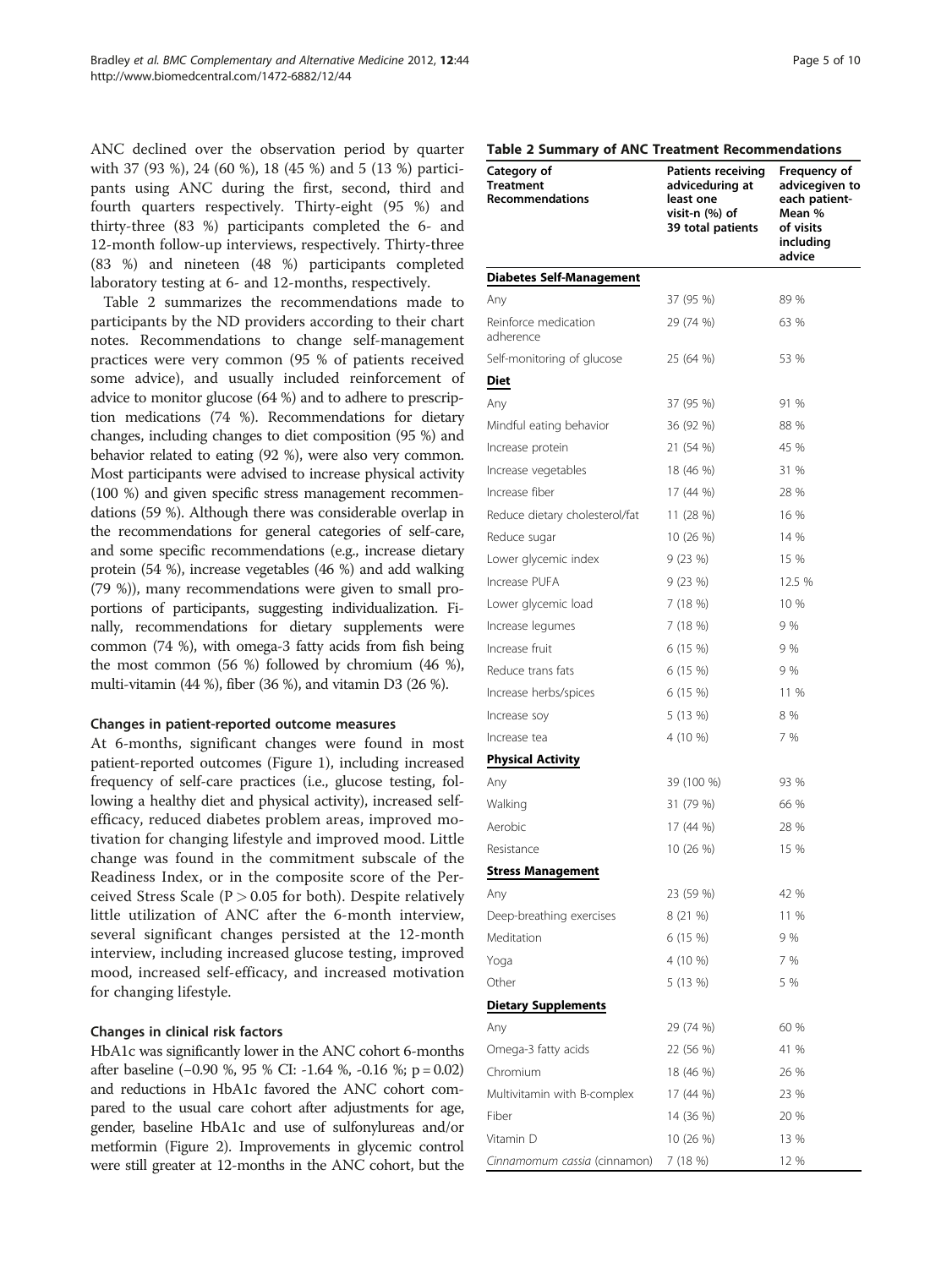<span id="page-5-0"></span>Table 2 Summary of ANC Treatment Recommendations (Continued)

| Vitamins C and E        | 7(18%)            | 11 %    |
|-------------------------|-------------------|---------|
| Probiotics              | 6(15%)            | 9%      |
| Bioflavonoid/polyphenol | 6(15%)            | 8 %     |
| Gymnema sylvestre       | 5 (13 %)          | 9%      |
| Coenzyme Q10            | 4 (10 %)          | 7 %     |
| Other                   | $<$ 4 ( $<$ 10 %) | $< 5\%$ |

differences were smaller and not statistically significant. Lipid-associated risk changed minimally in both cohorts during the observation period (change in total cholesterol: HDL ratio =  $-0.23$  vs.  $-0.15$ , P = 0.49 for ANC versus usual care, adjusted for age, gender, baseline HbA1c and use of sulfonylurea and/or metformin). Changes in other lipid and blood pressure measures were minimal between cohorts

and differences did not reach statistical significance at either 6- or 12-months ( $P > 0.05$  for within and between cohort changes in total cholesterol, LDL-C, HDL-C, triglycerides, systolic and diastolic blood pressure).

# Changes in prescription medications and utilization of medical services

Use of oral medications and insulin increased in the ANC cohort during the 12-month observation period, with three patients starting on sulfonylureas, three patients starting on metformin and six patients starting on basal insulin. The total number of prescription refills also increased in the ANC cohort on average during the observation period from  $4.7 \pm 2.2$  per year during the year prior to baseline compared to 5.9 ± 2.7 per year during the ANC observation period, whereas refills did not change in the usual care cohort (i.e.,  $4.2 \pm 3.0$  refills/year during the

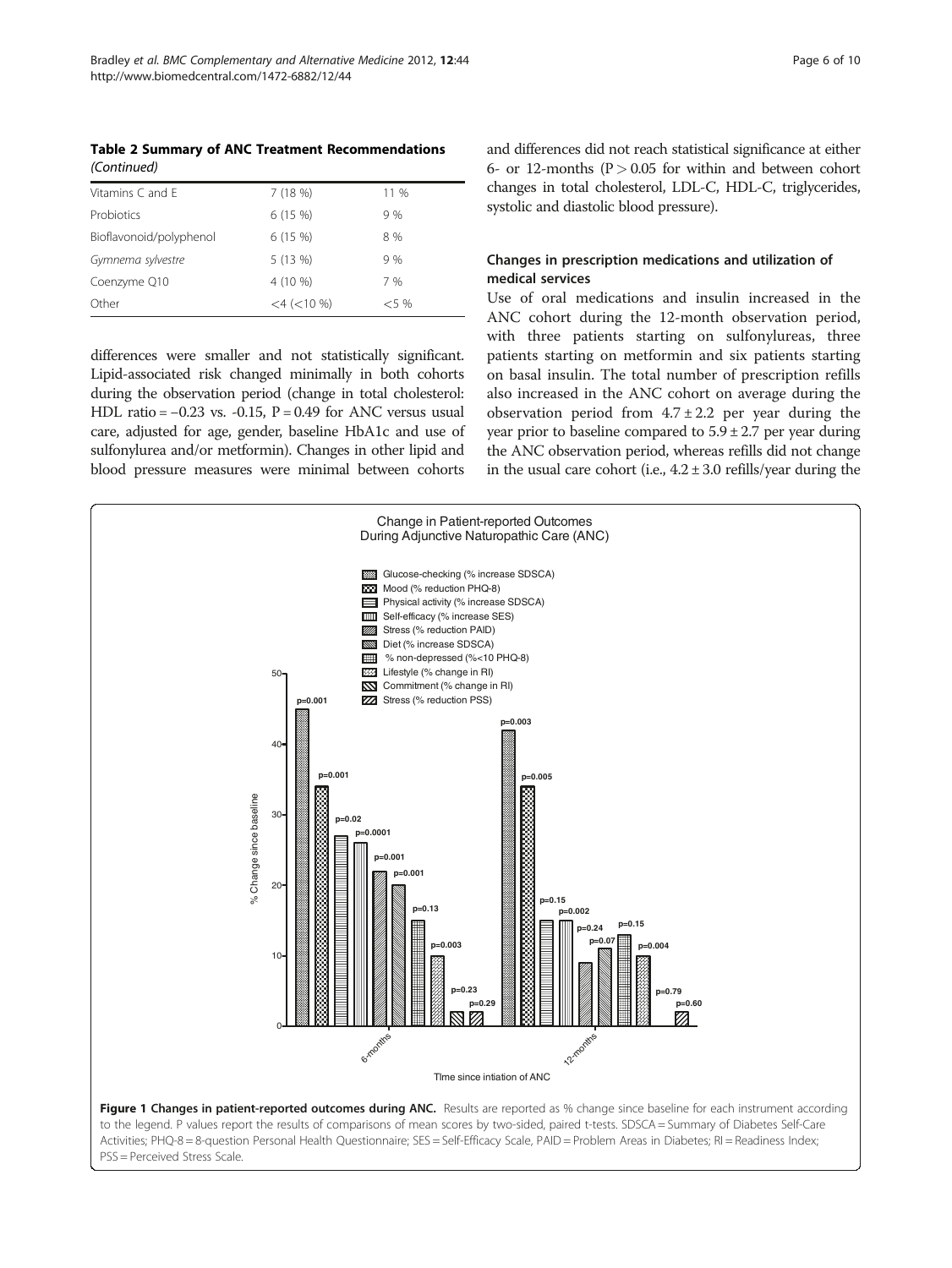<span id="page-6-0"></span>

maximum likelihood estimates of mean HbA1c (random intercept, mixed effects model) and correspond to within cohort 2-sided t-tests; between cohort comparisons of mean change from baseline are from the random slope and intercept mixed models (maximum likelihood, similar to unpaired t-test of mean change over the observation period), adjusted for age, gender, baseline HbA1c and use of sulfonylureas and/or metformin at baseline. ANC = Adjunctive Naturopathic Care, UC = Usual Care.

prior year compared to  $4.0 \pm 3.2$  refills during the ANC observation period).

Utilization of GH primary care services increased in the ANC cohort from  $5.0 \pm 4.5$  visits/year during the year prior to baseline to  $6.5 \pm 5.6$  visits/year during the observation period. In contrast, use of primary care by members of the usual care cohort remained unchanged, i.e.,  $5.5 \pm 4.2$  during the year prior to baseline vs.  $5.5 \pm 5.4$  visits/year during the observation period. Utilization of nutrition, emergency room and specialty care services did not change appreciably in either cohort.

#### Satisfaction, perceived benefits and effectiveness of care

Participants reported nearly equivalent satisfaction with their ANC as with their usual GH care for diabetes at the 12-month interview (mean satisfaction =  $2.0 \pm 1.1$  (ANC) and  $1.8 \pm 0.8$  (GH)), which was virtually unchanged from their baseline report (mean satisfaction =  $2.0 \pm 0.8$ ). Participants reported their GH care was effective for their diabetes (mean rating  $1.9 \pm 0.8$ ), with ratings of the effectiveness of ANC slightly higher, suggesting less perceived effectiveness  $(2.6 \pm 1.0)$ . However, the majority of participants perceived benefit from their ANC. At the12-month interview, 63 % of participants reported they changed the way they think about their diabetes as a result of their ANC and 72 % of participants stated that they had changed their diabetes care as a result of their participation.

# Adverse effects of ANC

At 6-months, four participants attributed harm to some element of their ANC, including two comments regarding the high costs of dietary supplements, one comment on an apparent increase in blood pressure, and one comment regarding a possible adverse reaction to a dietary supplement. At 12-months, only two participants attributed harm to some element of their ANC, including a possible adverse reaction to iron supplementation and one participant noting feelings of guilt for not following recommendations.

#### Discussion

The results reported here provide the first prospectively collected estimates of change in outcomes during and following the delivery of ND care to people with type 2 diabetes. Provision of ANC was associated with a variety of improvements in diabetes self-management including: increased self-monitoring of blood glucose, improved diet, increased physical activity, greater self-efficacy, improved mood and reduced problem areas in diabetes. Glucose control also improved in the ANC cohort, while remaining unchanged in the usual care cohort. Although we attempted to minimize confounding between groups by performing adjusted analyses for our primary clinical comparisons, our study was observational and therefore these encouraging findings cannot be causally attributed to ANC. Nevertheless, several factors suggest probable causation. Foremost, causation is supported by the temporality of the observations with the greater improvements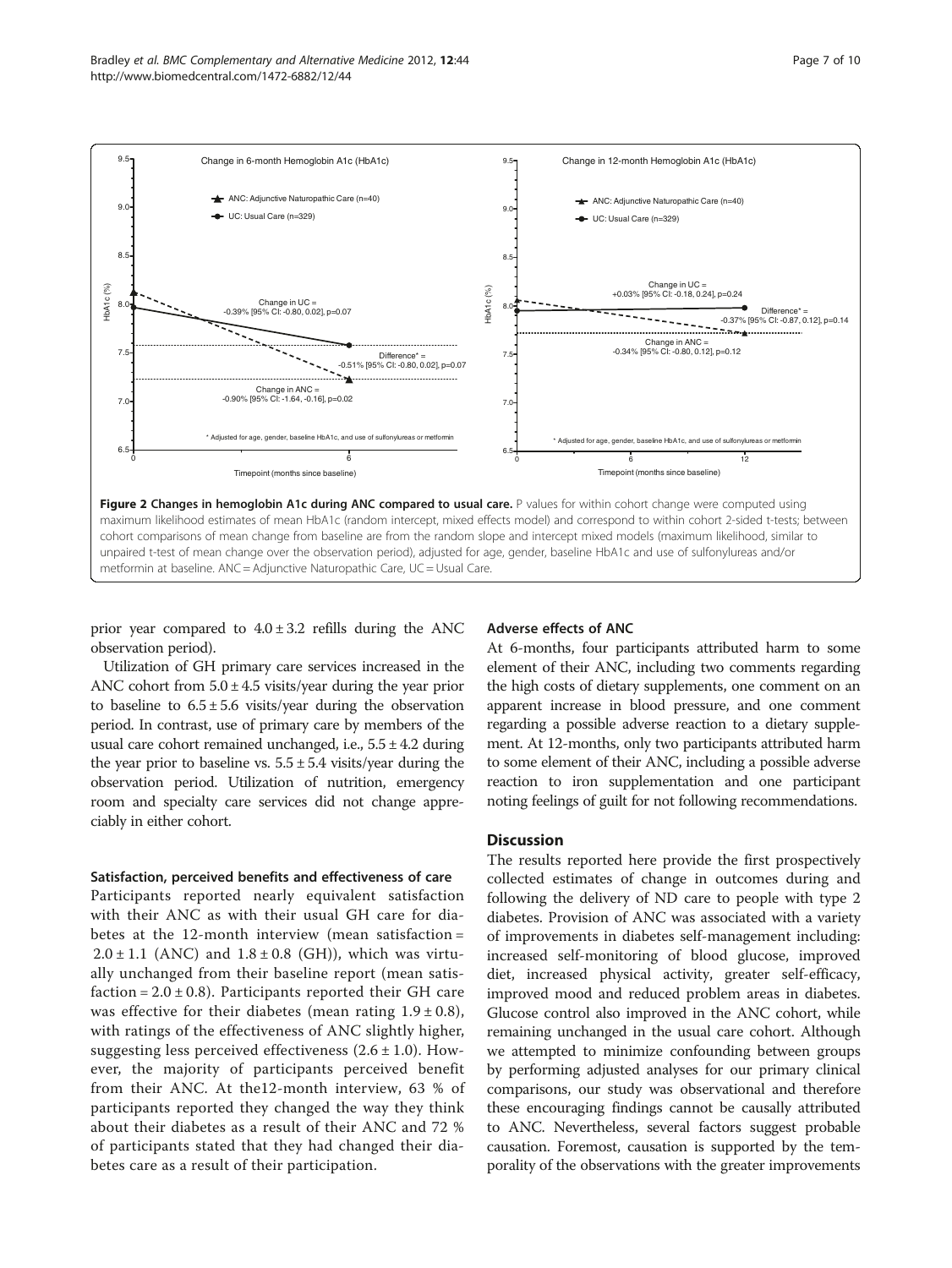corresponding to the period of greater utilization of ANC, i.e., the first 6-months. Secondly, the treatment recommendations delivered by the NDs closely correspond to the types of changes reported by participants. Finally, the majority of participants reported they made self-care changes as a result of their ANC.

Although there may have been overlap in the content of ANC visits with that of visits to primary care providers, diabetes educators, and nutritionists during the typical GH care for diabetes, any benefits from the delivery of these services to participants during the study period would have been included in our estimates of change in both groups.. However, even if ANC was responsible for the improvements measured in this study, the simultaneous increases in utilization of usual care medical services in the ANC group make it impossible to distinguish between direct effects of the ANC intervention and indirect effects of ANC, which may have stimulated patient re-engagement in their health and health care more generally.

Permanently changing behaviors is notoriously difficult for patients. Comparable to several large clinical trials that have tested behavior-targeted interventions, our results suggest the greatest changes in behavior and clinical risk occurred during the most intensive phase of the intervention (months 1 through 6) and then decreased thereafter [[21](#page-9-0)-[24](#page-9-0)]. Yet, unlike most previous trials, our intervention was delivered within the context of routine care by physician-level providers and not according to a standardized protocol. This lack of treatment standardization or inclusion of special incentives for patients to adhere to a fixed visit schedule likely resulted in lower utilization, and possibly fewer benefits, than may have occurred with a more standardized intervention. Typical barriers for patients to adopt longer-lasting behaviors include depression, reduced self-efficacy and low patient motivation [[15,](#page-8-0)[25,26](#page-9-0)]. Therefore, the persistence in improvements in mood, self-efficacy and motivation to change lifestyle beyond the period of greatest utilization of ANC, , is a promising sign that longer lasting changes in patient behaviors may be possible through optimization of ND visit content and frequency.

The pragmatic delivery of care, combined with collection of patient-reported and clinical outcomes following a CAM intervention, are unique features and considerable strengths of the study design because they provide a multi-faceted view of the potential real world effects of ANC implemented within usual care in a real world clinical setting (vs. the very structured, but often untranslatable, components of a clinical trial protocol). Inviting patients from a managed care setting is also a unique feature of this study compared to past research on ND care in diabetes because the patients were not explicitly seeking additional care, and therefore our results may be more generalizable than past results from

samples of self-selecting patients [[7\]](#page-8-0). However, these differences also make it difficult to compare the changes in HbA1c we observed in this study to those reported by earlier evaluations of ND care. Prior retrospective assessments of ND care reported a mean change of −0.65 % in patients at an academic clinic [[7](#page-8-0)]. However, patients may have been more motivated to change selfcare than the participants in the current study because they self-selected for ND care. Also, on average, the patients included in that study completed eleven visits over a twenty-seven month observation period compared to only four visits over a twelve-month period in the current study. A recent uncontrolled trial of a ND nutritional program also found a reduction in HbA1c (−0.4 %) after just 3 months [[10\]](#page-8-0), but this study included a well-developed protocol in contrast to the pragmatic, real-world approach we used in the current study. The generally positive findings of all of the observational studies of ND care support the need for carefully designed randomized trials.

One important limitation in the generalizability of our findings is the ND care in this study was applied as an adjunct to usual care, which may have limited its benefits. It remains unknown if the changes in PROs or clinical risk could have been increased or extended had the co-utilization of usual care and ND care been formally coordinated (or "integrated") or if ND care had been offered as a primary care option. Because the delivery of behavioral change counseling is infrequent in typical primary care [[27](#page-9-0),[28](#page-9-0)], very limited data are available regarding the potential impact of an ongoing, routine emphasis on behavioral change coupled to routine clinical services. Future research should investigate the formal integration of usual and ND care, and extend the treatment duration of ND care, in order to further evaluate its potential for promoting lasting behavior change.

There are several additional limitations to our study: 1) because our study population was mainly Caucasian and relatively well educated, the results may not apply to regions with different demographic characteristics, 2) our study was conducted in a managed care setting that imposed some constraints on ND practices (e.g., NDs could not directly order additional laboratory tests for GH patients or prescribe medications without approval of the patient's GH primary care provider), and 3) because dietary supplements are not covered by insurance, many participants reported they did not use the supplements recommended by the ND, which may have reduced the potential clinical benefits of ANC. For example, although the clinical effectiveness of many dietary supplements remains unknown, omega-3 fatty acids have strong evidence for improving outcomes in people with high cardiovascular risk and small, randomized trials suggest chromium, cinnamon and coenzyme Q10 reduce blood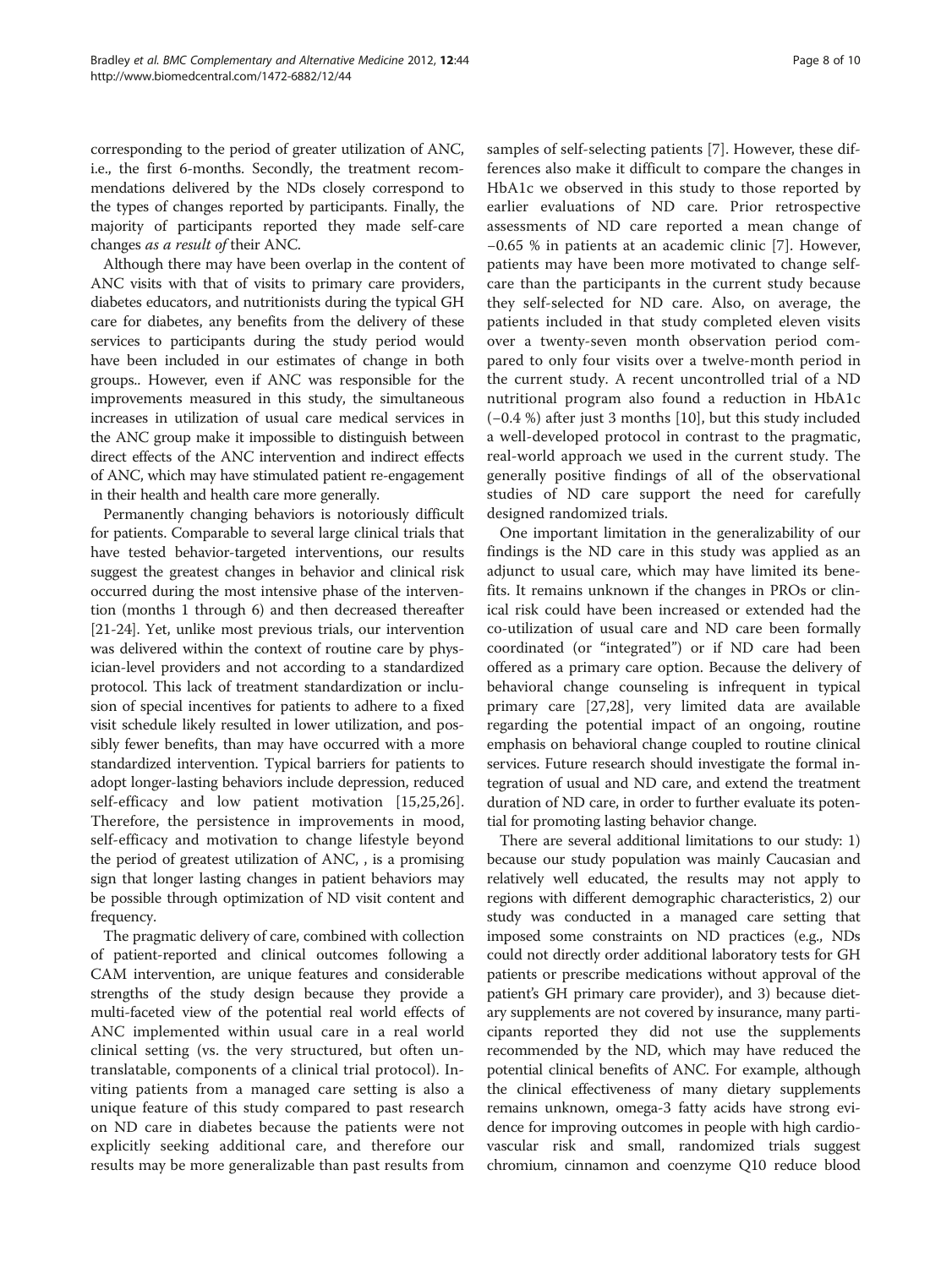<span id="page-8-0"></span>glucose and improve other risk factors for developing complications of diabetes [\[29-33\]](#page-9-0).

Based on our observations of improved glucose control, self-care, self-efficacy, and mood plus reduced problem areas in diabetes after initiating ANC, future research on ANC is justified and should employ a randomized, controlled trial design that permits determination of causality. To fully evaluate the potential value of ANC, randomized comparative effectiveness trials should compare unrestrained, "whole-system" ANC including dietary supplements and a full scope of practice with usual care. Additional pragmatic trials should compare "best practice" ND protocols to unconstrained ND care as it is practiced in the community. Finally, because of the high frequency of recommendations for dietary supplements in ND practice, and emerging evidence of potent clinical effects from placebos [[34](#page-9-0)], careful consideration is needed for how to best evaluate the effectiveness of the highly variable dietary supplement recommendations made by NDs in practice.

Despite the need for continued research on ND approaches, we believe the results of this study have important implications for patients' diabetes care, especially for patients interested in trying ANC. Our findings suggest numerous possible benefits and minimal risk for patients willing to use ANC. Our findings also suggest that ANC does not disrupt patients' engagement in usual care and, in fact, may increase it. Finally, the observed increases in use of primary care services and medications for diabetes indicate that ANC was used as a complement to usual care and not as an alternative. These findings should be reassuring to usual care providers concerned that ANC may negatively impact medical care for type 2 diabetes—our findings suggest just the opposite.

#### Conclusions

Significant improvements in key diabetes health indicators, including patient reported and clinical outcomes, were found during a one-year period of adjunctive naturopathic care (ANC) in a cohort of patients with inadequately controlled type 2 diabetes. It remains unclear if the observed improvements in self-care were responsible for the observed reductions in clinical risk. Randomized clinical trials are required to determine if the observed changes were caused by exposure to ANC and to evaluate the effects of ANC unconstrained by setting, cost and scope of practice.

#### Competing interests

The authors have no competing interests to report.

#### Acknowledgements

We would like to acknowledge the National Center for Complementary and Alternative Medicine (NCCAM) and the National Center for Research Resources (NCRR) who supported this research with grants R21AT4536-01 and 1KL2RR025015-01. The authors note that the interpretations of the results are those of the authors and not necessarily of NCCAM. We would

like to thank the following Group Health Cooperative employees for their contributions to the successful completion of this study: Melissa Parsons, Erika Holden, Rene Hawkes, Dr. David McCulloch, Dr. Rob Reid and Dr. William Huff.

#### Author details

<sup>1</sup>Bastyr University Research Institute (BURI), Kenmore, WA 98028, USA. <sup>2</sup>Group Health Research Institute (GHRI), Seattle, WA 98101, USA.

#### Author's contributions

Authors contributed to this manuscript in the following ways: RB, DC and KS wrote the manuscript; LG and JL evaluated the data and wrote the statistical analysis section; and RB, DC, KS, SC, EO, and CC edited and reviewed the manuscript. All authors read and approved the final manuscript.

#### Received: 12 January 2012 Accepted: 18 April 2012 Published: 18 April 2012

#### References

- Schoenberg NE, et al: Complementary and alternative medicine use among a multiethnic sample of older adults with diabetes. J Altern Complement Med 2004, 10(6):1061–1066.
- 2. Egede LE, et al: The prevalence and pattern of complementary and alternative medicine use in individuals with diabetes. Diabetes Care 2002, 25(2):324–329.
- 3. Yeh GY, et al: Use of complementary and alternative medicine among persons with diabetes mellitus: results of a national survey. Am J Public Health 2002, 92(10):1648–1652.
- 4. Bell RA, et al: Complementary and alternative medicine use among adults with diabetes in the United States. Altern Ther Health Med 2006, 12(5):16–22.
- 5. Bell RA, et al: Complementary and Alternative Medicine Use and Diabetes Self-Management Among Rural Older Adults. Complement Health Pract Rev 2006, 11(2):95–106.
- 6. IOM, Initial National Priorities for Comparative Effectiveness Research. 2009, Institute of Medicine: Washington DC.
- 7. Bradley R, et al: Description of clinical risk factor changes during naturopathic care for type 2 diabetes. J Altern Complement Med 2009, 15 (6):633–638.
- 8. Bradley, R., et al., Observed Changes in Risk during Naturopathic Treatment of Hypertension. Evid Based Complement Alternat Med. 2011: p. 826751. Epub 2011 Mar 13.
- 9. Bradley R, Oberg EB: Naturopathic medicine and type 2 diabetes: a retrospective analysis from an academic clinic. Altern Med Rev 2006, 11 (1):30–39.
- 10. Oberg EB, et al: CAM: Naturopathic dietary interventions for patients with Type 2 diabetes. Complement Ther Clin Pract 2011, 17(3):157-161.
- 11. Hawk C, Ndetan H, Evans MW Jr: Potential role of complementary and alternative health care providers in chronic disease prevention and health promotion: An analysis of National Health Interview Survey data. Prev Med 2012, 51(1):18–22.
- 12. Toobert DJ, Hampson SE, Glasgow RE: The summary of diabetes self-care activities measure: results from 7 studies and a revised scale. Diabetes Care 2000, 23(7):943-950.
- 13. Kroenke K, et al: The PHO-8 as a measure of current depression in the general population. J Affect Disord 2009, 114(1–3):163–173.
- 14. Li C, et al: Prevalence of depression among U.S. adults with diabetes: findings from the 2006 behavioral risk factor surveillance system. Diabetes Care 2008, 31(1):105–107.
- 15. AbuSabha R, Achterberg C: Review of self-efficacy and locus of control for nutrition- and health-related behavior. J Am Diet Assoc 1997, 97 (10):1122–1132.
- 16. Sherer M, M.J., Mercandante B, Prentice-Dunn S, Jacobs B, Rogers RW: The Self-Efficacy Scale: construction and validation. Psychol Rep 1982, 51: 663-671.
- 17. Bandura A: Self-efficacy: toward a unifying theory of behavioral change. Psychol Rev 1977, 84(2):191–215.
- 18. Fleaury J: The Index of Readiness: development and psychometric analysis. J Nurs Meas 1994, 2(2):143–154.
- 19. Cohen S, Kamarck T, Mermelstein R: A global measure of perceived stress. J Health Soc Behav 1983, 24(4):385–396.
- 20. Polonsky WH, et al: Assessment of diabetes-related distress. Diabetes Care 1995, 18(6):754–760.